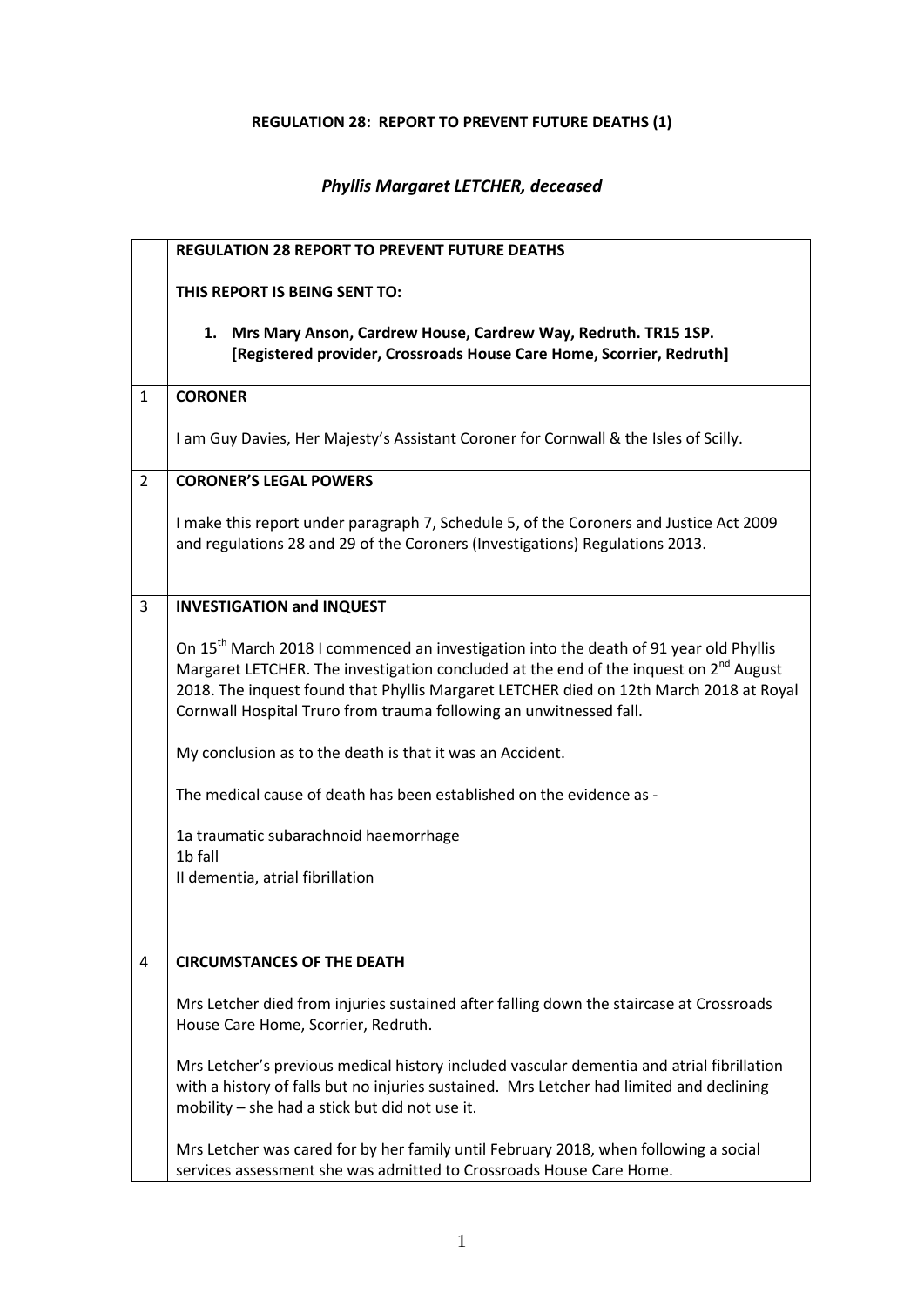|                | Crossroads House is a specialist care home for those suffering from the various forms of<br>dementia.                                                                                                                                              |
|----------------|----------------------------------------------------------------------------------------------------------------------------------------------------------------------------------------------------------------------------------------------------|
|                | Mrs Letcher was found at the foot of the staircase, staff having heard her fall on 2 <sup>nd</sup><br>March 2018. A traumatic head injury sustained in the fall led to her death on the 12 <sup>th</sup><br>March 2018.                            |
|                | To the knowledge of staff, Mrs Letcher had never used the staircase prior to the fatal fall.<br>Access to the staircase is gained through a bolted stairgate which does not require a key<br>or a fob, and can be manually unlocked.               |
|                |                                                                                                                                                                                                                                                    |
| 5              | <b>CORONER'S CONCERNS</b>                                                                                                                                                                                                                          |
|                | During the course of the inquest the evidence revealed matters giving rise to concern. In<br>my opinion there is a risk that future deaths will occur unless action is taken. In the<br>circumstances it is my statutory duty to report to you.    |
|                | The MATTERS OF CONCERN are as follows. -                                                                                                                                                                                                           |
|                | (1) The absence of live CCTV monitoring of the staircase and other communal areas. The<br>court heard evidence that whilst there is CCTV recording of the corridors it is not by<br>way of a live monitored feed and does not cover the staircase. |
|                | (2) The absence of a key fob access through the stairgate. The court heard evidence that<br>whilst access from the residential quarters is controlled by key fob there is no such<br>control of access to the staircase.                           |
|                | (3) The absence of an alarm in the event that the stairgate is left open. The court heard<br>evidence that the stairgate has on occasions been left open allowing unrestricted<br>access to the staircase.                                         |
| 6              | <b>ACTION SHOULD BE TAKEN</b>                                                                                                                                                                                                                      |
|                | In my opinion action should be taken to prevent future deaths and I believe you and your<br>organisation have the power to take such action, namely to review the matters of concern<br>set out above.                                             |
| $\overline{7}$ | <b>YOUR RESPONSE</b>                                                                                                                                                                                                                               |
|                | You are under a duty to respond to this report within 56 days of the date of this report,<br>namely by $6th$ October 2018. I, the coroner, may extend the period.                                                                                  |
|                | Your response must contain details of action taken or proposed to be taken, setting out<br>the timetable for action. Otherwise you must explain why no action is proposed.                                                                         |
| 8              | <b>COPIES and PUBLICATION</b>                                                                                                                                                                                                                      |
|                | I have sent a copy of my report to the Chief Coroner and to the following Interested                                                                                                                                                               |